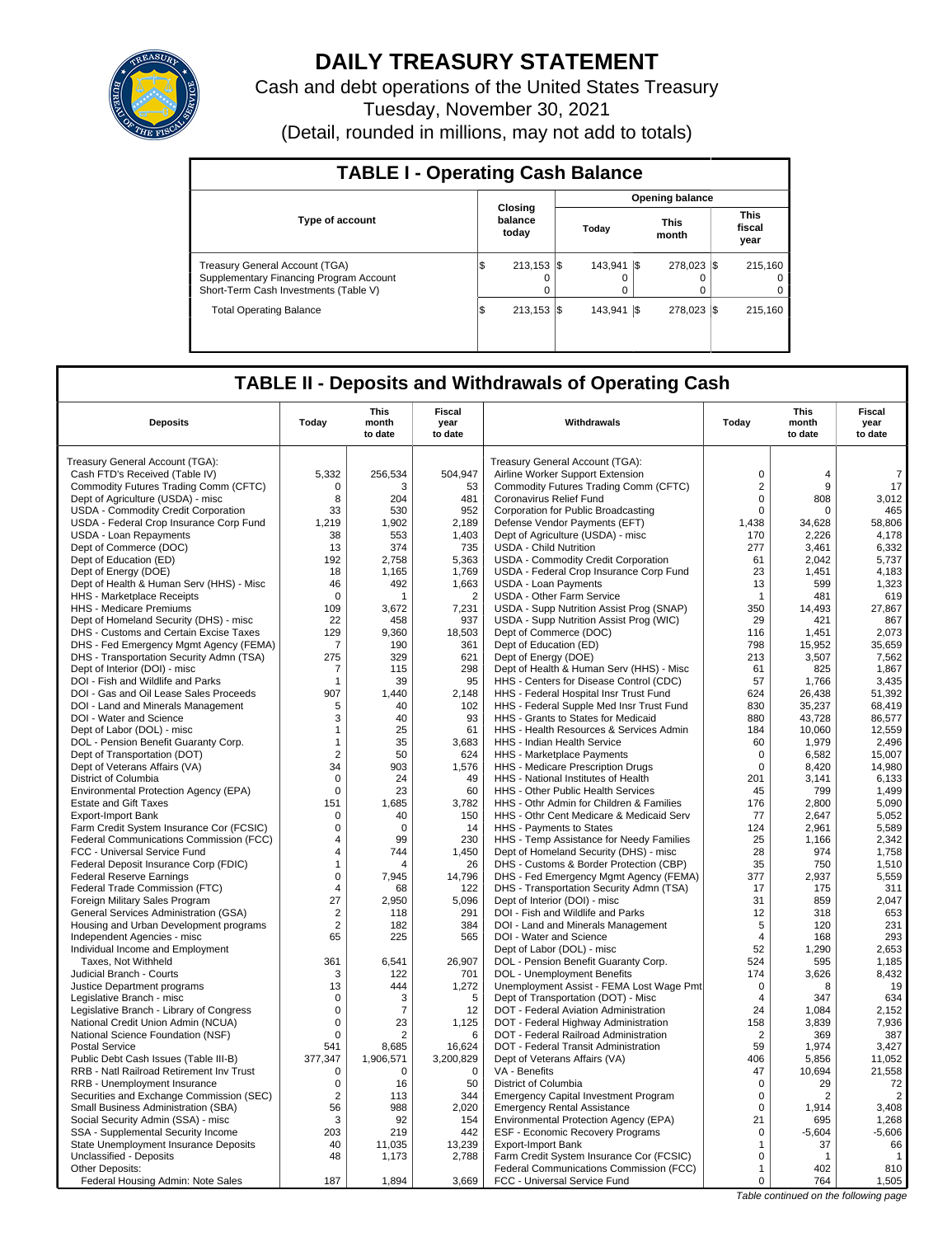|                                                                 |              |                                                                                    |                  | <b>TABLE II cont. - Deposits and Withdrawals of Operating Cash</b> |                                 |                           |                        |
|-----------------------------------------------------------------|--------------|------------------------------------------------------------------------------------|------------------|--------------------------------------------------------------------|---------------------------------|---------------------------|------------------------|
| <b>Deposits</b>                                                 | Today        | <b>This</b><br><b>Fiscal</b><br>month<br>year<br>Withdrawals<br>to date<br>to date |                  | Today                                                              | <b>This</b><br>month<br>to date | Fiscal<br>year<br>to date |                        |
|                                                                 |              |                                                                                    |                  | Federal Deposit Insurance Corp (FDIC)                              | $\mathbf{1}$                    | 40                        | 95                     |
|                                                                 |              |                                                                                    |                  | <b>Federal Employees Insurance Payments</b>                        | 303                             | 7,720                     | 15,702                 |
|                                                                 |              |                                                                                    |                  | Federal Salaries (EFT)                                             | 424                             | 17,687                    | 36,920                 |
|                                                                 |              |                                                                                    |                  | Federal Trade Commission (FTC)                                     | $\Omega$                        | 37                        | 47                     |
|                                                                 |              |                                                                                    |                  | General Services Administration (GSA)                              | 90                              | 2,338                     | 4,433                  |
|                                                                 |              |                                                                                    |                  | Housing and Urban Development programs                             | 55                              | 6,092                     | 12,381                 |
|                                                                 |              |                                                                                    |                  | Independent Agencies - misc                                        | 11                              | 425                       | 792                    |
|                                                                 |              |                                                                                    |                  | Interest on Treasury Securities                                    | 8,386                           | 59,052                    | 62,021                 |
|                                                                 |              |                                                                                    |                  | IRS - Advanced Child Tax Credit (EFT)                              | $\mathbf 0$                     | 13.648                    | 27,144                 |
|                                                                 |              |                                                                                    |                  | IRS - Economic Impact Payments (EFT)                               | 1                               | 844                       | 1,496                  |
|                                                                 |              |                                                                                    |                  | IRS Tax Refunds Business (EFT)                                     | 115                             | 2,707                     | 5,819                  |
|                                                                 |              |                                                                                    |                  | IRS Tax Refunds Individual (EFT)                                   | 18                              | 4,754                     | 12,149                 |
|                                                                 |              |                                                                                    |                  | Judicial Branch - Courts                                           | $\mathbf 0$                     | 138                       | 290                    |
|                                                                 |              |                                                                                    |                  | Justice Department programs                                        | 3                               | 1,616                     | 2,993                  |
|                                                                 |              |                                                                                    |                  | Legislative Branch - misc                                          | $\overline{4}$                  | 105                       | 253                    |
|                                                                 |              |                                                                                    |                  | Legislative Branch - Library of Congress                           | 1                               | 130                       | 155                    |
|                                                                 |              |                                                                                    |                  | <b>NASA</b>                                                        | $\mathbf 0$                     | 2,134                     | 3,626                  |
|                                                                 |              |                                                                                    |                  | National Credit Union Admin (NCUA)                                 | $\Omega$                        | 8                         | 24                     |
|                                                                 |              |                                                                                    |                  | National Science Foundation (NSF)                                  | 3                               | 548                       | 1.166                  |
|                                                                 |              |                                                                                    |                  | Postal Service Money Orders and Other                              | 518                             | 3,518                     | 6,872                  |
|                                                                 |              |                                                                                    |                  | Public Debt Cash Redemp. (Table III-B)                             | 295,229                         | 1,704,642                 | 2,756,038              |
|                                                                 |              |                                                                                    |                  | Railroad Retirement Board (RRB) - misc                             | $\mathbf 0$                     | 2                         | 9                      |
|                                                                 |              |                                                                                    |                  | <b>RRB - Benefit Payments</b>                                      | $\mathbf{1}$                    | 1.157                     | 2,316                  |
|                                                                 |              |                                                                                    |                  | Securities and Exchange Commission (SEC)                           | 5                               | 119                       | 226                    |
|                                                                 |              |                                                                                    |                  | Small Business Administration (SBA)                                | 1,457                           | 54,693                    | 107,021                |
|                                                                 |              |                                                                                    |                  | Social Security Admin (SSA) - misc                                 | 25                              | 376                       | 770                    |
|                                                                 |              |                                                                                    |                  | <b>SSA - Benefits Payments</b>                                     | $1/-3$                          | 84,830                    | 170,037                |
|                                                                 |              |                                                                                    |                  | SSA - Supplemental Security Income                                 | 0                               | 4,482                     | 8,973                  |
|                                                                 |              |                                                                                    |                  | <b>Transportation Services</b>                                     | $\Omega$                        | $\Omega$                  | 683                    |
|                                                                 |              |                                                                                    |                  | Other Withdrawals:                                                 |                                 |                           |                        |
|                                                                 |              |                                                                                    |                  | Agency for Internat'l Development                                  | 76                              | 2,525                     | 3,345                  |
|                                                                 |              |                                                                                    |                  | Thrift Savings Plan Transfer                                       | 383                             | 6,142                     | 11,261                 |
|                                                                 |              |                                                                                    |                  | Unclassified                                                       | 2,336                           | 31,512                    | 56,312                 |
|                                                                 |              |                                                                                    |                  |                                                                    |                                 |                           |                        |
| <b>Total Other Deposits</b><br>Change in Balance of Uncollected | 187          | 2,955                                                                              | 17,098           | Total, Other Withdrawals                                           | 2,795                           | 61,032                    | 113,608                |
| Funds                                                           | 0            | 0                                                                                  | $\mathbf 0$      |                                                                    |                                 |                           |                        |
| <b>Transfers from Depositaries</b>                              | $\Omega$     | 0                                                                                  | 0                | <b>Transfers to Depositaries</b>                                   | $\mathbf 0$                     | 0                         | 0                      |
|                                                                 |              |                                                                                    |                  |                                                                    |                                 |                           |                        |
| <b>Total TGA Deposits</b>                                       | 387,468      | 2,234,310                                                                          | 3,866,521        | <b>Total TGA Withdrawals</b>                                       | 318,256                         | 2,299,180                 | 3,868,527              |
| Short-Term Cash Investments:                                    |              |                                                                                    |                  | Short-Term Cash Investments:                                       |                                 |                           |                        |
| Transfers from TGA (Table V)                                    | $\Omega$     | 0                                                                                  | $\mathbf 0$      | Transfers to TGA (Table V)                                         | $\Omega$                        | 0                         |                        |
| Total Deposits (excluding transfers)                            | $387,468$ \$ | 2,234,310                                                                          | 1\$<br>3,866,521 | Total Withdrawals (excluding transfers)                            | \$.<br>$318,256$ \$             |                           | 2,299,180 \$ 3,868,527 |
|                                                                 |              |                                                                                    |                  |                                                                    |                                 |                           |                        |
|                                                                 |              |                                                                                    |                  | Net Change in Operating Cash Balance                               | \$<br>$69,212$ $\sqrt{5}$       | $-64,870$ $\sqrt{\$}$     | $-2,007$               |

|                                               |                                                                       |              |                    |              |       |            |                                       |  |                           |          |                |  | See Footnote |
|-----------------------------------------------|-----------------------------------------------------------------------|--------------|--------------------|--------------|-------|------------|---------------------------------------|--|---------------------------|----------|----------------|--|--------------|
| <b>TABLE III-A - Public Debt Transactions</b> |                                                                       |              |                    |              |       |            |                                       |  |                           |          |                |  |              |
| <b>Issues</b>                                 | <b>This</b><br>Fiscal<br>Today<br>month<br>vear<br>to date<br>to date |              | <b>Redemptions</b> |              | Todav |            | <b>This</b><br>month<br>to date       |  | Fiscal<br>vear<br>to date |          |                |  |              |
| Marketable:                                   |                                                                       |              |                    |              |       |            | Marketable:                           |  |                           |          |                |  |              |
| Bills:                                        |                                                                       |              |                    |              |       |            | <b>Bills</b>                          |  | 183,200 \$                |          | $1,235,031$ \$ |  | 2,198,412    |
| <b>Regular Series</b>                         |                                                                       | $43,184$ \$  |                    | 769,016 \$   |       | 1,450,374  | <b>Notes</b>                          |  | 109,793                   |          | 391,779        |  | 427,779      |
| <b>Cash Management Series</b>                 |                                                                       | 100,001      |                    | 400,005      |       | 820,016    | <b>Bonds</b>                          |  |                           |          | 30,632         |  | 30,632       |
| <b>Notes</b>                                  |                                                                       | 205,661      |                    | 612,061      |       | 734,284    | <b>Federal Financing Bank</b>         |  |                           |          |                |  | 0            |
| <b>Bonds</b>                                  |                                                                       | 24,895       |                    | 90,797       |       | 116,602    | Nonmarketable:                        |  |                           |          |                |  |              |
| Inflation-Protected Securities Increment      |                                                                       | 505          |                    | 5,088        |       | 8,452      | United States Savings Securities      |  | 39                        |          | 801            |  | 1,591        |
| <b>Federal Financing Bank</b>                 |                                                                       |              |                    | $\Omega$     |       |            | <b>Government Account Series</b>      |  | 260,062                   |          | 6,063,645      |  | 12,715,733   |
| Nonmarketable:                                |                                                                       |              |                    |              |       |            | Hope Bonds                            |  | 0                         |          | 0              |  | 0            |
| United States Savings Securities:             |                                                                       |              |                    |              |       |            | <b>Domestic Series</b>                |  |                           |          | 4,190          |  | 4,190        |
| Cash Issue Price                              |                                                                       | 49           |                    | 1,104        |       | 1,370      | <b>Foreign Series</b>                 |  |                           |          | 0              |  | 0            |
| Interest Increment                            |                                                                       |              |                    | 353          |       | 729        | <b>State and Local Series</b>         |  |                           |          | 6,446          |  | 23,454       |
| Government Account Series                     |                                                                       | 178,139      |                    | 5,853,249    |       | 12,738,666 | Other                                 |  | 2,192                     |          | 35,490         |  | 69,707       |
| Hope Bonds                                    |                                                                       |              |                    |              |       |            |                                       |  |                           |          |                |  |              |
| <b>Domestic Series</b>                        |                                                                       |              |                    |              |       |            |                                       |  |                           |          |                |  |              |
| <b>Foreign Series</b>                         |                                                                       |              |                    |              |       |            |                                       |  |                           |          |                |  |              |
| State and Local Series                        |                                                                       |              |                    | $\Omega$     |       | 10,259     |                                       |  |                           |          |                |  |              |
| Other                                         |                                                                       | 2,207        |                    | 35,563       |       | 69,814     | <b>Total Redemptions</b>              |  | 555,291                   | <b>S</b> | 7,768,015 \$   |  | 15,471,498   |
| <b>Total Issues</b>                           |                                                                       | $554,643$ \$ |                    | 7,767,236 \$ |       | 15,950,567 | Net Change in Public Debt Outstanding |  | $-648$ $\sqrt{\$}$        |          | $-778$ \$      |  | 479,068      |
|                                               |                                                                       |              |                    |              |       |            |                                       |  |                           |          |                |  |              |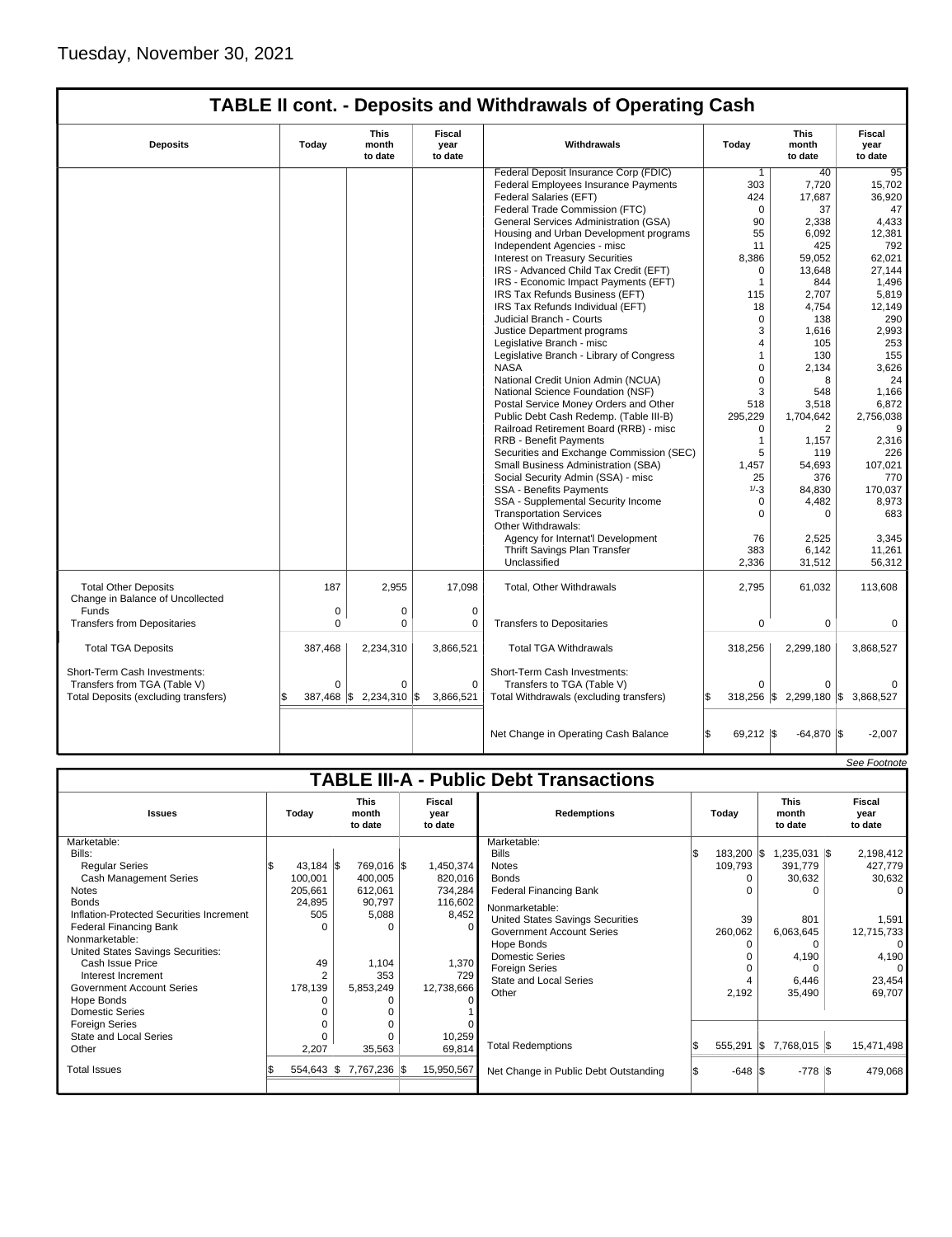| <b>TABLE III-B - Adjustment of Public Debt</b><br><b>Transactions to Cash Basis</b> |       |          |     |                                 |                           |  |  |  |  |  |  |
|-------------------------------------------------------------------------------------|-------|----------|-----|---------------------------------|---------------------------|--|--|--|--|--|--|
| <b>Transactions</b>                                                                 | Today |          |     | <b>This</b><br>month<br>to date | Fiscal<br>year<br>to date |  |  |  |  |  |  |
| Public Debt Cash Issues:                                                            |       |          |     |                                 |                           |  |  |  |  |  |  |
| Public Debt Issues (Table III-A)                                                    | l\$   | 554.643  | I\$ | 7,767,236                       | \$15,950,567              |  |  |  |  |  |  |
| Premium on New Issues                                                               |       | 1.964    |     | 1.964                           | 3,752                     |  |  |  |  |  |  |
| Discount on New Issues:                                                             |       |          |     |                                 |                           |  |  |  |  |  |  |
| Bills $(-)$                                                                         |       | 14       |     | 237                             | 420                       |  |  |  |  |  |  |
| Bonds and Notes (-)                                                                 |       | 1,001    |     | 4,103                           | 5,642                     |  |  |  |  |  |  |
| Federal Financing Bank (-)                                                          |       | O        |     | 0                               |                           |  |  |  |  |  |  |
| Government Account Transactions (-)                                                 |       | 178,139  |     | 5,853,249                       | 12,738,666                |  |  |  |  |  |  |
| Hope Bonds (-)                                                                      |       |          |     |                                 |                           |  |  |  |  |  |  |
| Interest Increment on United States                                                 |       |          |     |                                 |                           |  |  |  |  |  |  |
| Savings Securities (-)                                                              |       | 2        |     | 353                             | 729                       |  |  |  |  |  |  |
| Inflation-Protected Securities Increment                                            |       | 105      |     | 4,687                           | 8,033                     |  |  |  |  |  |  |
| <b>Total Public Debt Cash Issues</b>                                                |       |          |     |                                 |                           |  |  |  |  |  |  |
| Deposited in TGA                                                                    | \$    | 377,347  | l\$ | 1,906,571                       | Ι\$<br>3,200,829          |  |  |  |  |  |  |
| Public Debt Cash Redemptions:                                                       |       |          |     |                                 |                           |  |  |  |  |  |  |
| Public Debt Redemptions (Table III-A)                                               | \$    | 555.291  | l\$ | 7,768,015                       | \$15,471,498              |  |  |  |  |  |  |
| Premium on Debt Buyback Operation                                                   |       | $\Omega$ |     | O                               | O                         |  |  |  |  |  |  |
| Discount on Debt Buyback Operation (-)                                              |       | $\Omega$ |     | o                               | ი                         |  |  |  |  |  |  |
| Federal Financing Bank (-)                                                          |       | 0        |     | o                               | U                         |  |  |  |  |  |  |
| Government Account Transactions (-)                                                 |       | 260,062  |     | 6,063,372                       | 12,715,461                |  |  |  |  |  |  |
| Hope Bonds (-)                                                                      |       | O        |     | 0                               | O                         |  |  |  |  |  |  |
| <b>Total Public Debt Cash Redemptions</b>                                           |       |          |     |                                 |                           |  |  |  |  |  |  |
| Withdrawn from TGA                                                                  | \$    | 295,229  | 1\$ |                                 | 1,704,642 \$2,756,038     |  |  |  |  |  |  |

| <b>TABLE III-C - Debt Subject to Limit</b>                                        |                           |                           |                           |                           |  |  |  |  |  |  |  |  |
|-----------------------------------------------------------------------------------|---------------------------|---------------------------|---------------------------|---------------------------|--|--|--|--|--|--|--|--|
|                                                                                   | Closina                   |                           | Opening balance           |                           |  |  |  |  |  |  |  |  |
| <b>Balance Transactions</b>                                                       | balance<br>today          | Today                     | <b>This</b><br>month      | Fiscal<br>year            |  |  |  |  |  |  |  |  |
| Debt Held by the Public<br>Intragovernmental Holdings<br><b>Total Public Debt</b> | \$22,645,912<br>6,262,075 | \$22,645,683<br>6,262,952 | \$22,637,090<br>6,271,676 | \$22,282,900<br>6,146,018 |  |  |  |  |  |  |  |  |
| Outstanding<br>Less: Debt Not<br>Subject to Limit:                                | 28,907,987                | 28,908,635                | 28,908,765                | 28,428,919                |  |  |  |  |  |  |  |  |
| Other Debt                                                                        | 478                       | 478                       | 478                       | 478                       |  |  |  |  |  |  |  |  |
| <b>Unamortized Discount</b>                                                       | 20,018                    | 20.666                    | 20,797                    | 20,950                    |  |  |  |  |  |  |  |  |
| <b>Federal Financing Bank</b>                                                     | 6,053                     | 6,053                     | 6,053                     | 6,053                     |  |  |  |  |  |  |  |  |
| Hope Bonds                                                                        | O                         | O                         | n                         | O                         |  |  |  |  |  |  |  |  |
| Plus: Other Debt Subject to Limit<br>Guaranteed Debt of                           |                           |                           |                           |                           |  |  |  |  |  |  |  |  |
| Government Agencies                                                               | $\Omega$                  | $\Omega$                  | $\Omega$                  | 0                         |  |  |  |  |  |  |  |  |
| <b>Total Public Debt</b><br>Subject to Limit                                      | \$28,881,438              | \$28,881,438              | \$28,881,438              | \$28,401,438              |  |  |  |  |  |  |  |  |
|                                                                                   |                           |                           |                           |                           |  |  |  |  |  |  |  |  |
| <b>Statutory Debt Limit</b>                                                       | \$28,881,463              | \$28,881,463              | \$28,881,463              | \$28,401,463              |  |  |  |  |  |  |  |  |
|                                                                                   |                           |                           |                           |                           |  |  |  |  |  |  |  |  |

| <b>TABLE IV - Federal Tax Deposits</b>                                                                                                                                                                                                        |     |                                            |     |                                                         |     |                                                              |
|-----------------------------------------------------------------------------------------------------------------------------------------------------------------------------------------------------------------------------------------------|-----|--------------------------------------------|-----|---------------------------------------------------------|-----|--------------------------------------------------------------|
| <b>Classification</b>                                                                                                                                                                                                                         |     | Today                                      |     | <b>This</b><br>month<br>to date                         |     | Fiscal<br>year<br>to date                                    |
| Withheld Income and Employment Taxes<br>Individual Income Taxes<br><b>Railroad Retirement Taxes</b><br><b>Excise Taxes</b><br><b>Corporation Income Taxes</b><br><b>Federal Unemployment Taxes</b><br>Estate and Gift Taxes & Misc IRS Rcpts. | l\$ | 5,128<br>306<br>14<br>31<br>160<br>1<br>76 | l\$ | 243,733<br>6,198<br>443<br>7,507<br>6,986<br>532<br>779 | l\$ | 463,990<br>22,398<br>866<br>12,669<br>23,349<br>744<br>1,173 |
| Total                                                                                                                                                                                                                                         | \$  | $5,715$ \\$                                |     | 266,179                                                 | 1\$ | 525,188                                                      |
| Cash Federal Tax Deposits:<br>Direct<br><b>Through Depositaries</b>                                                                                                                                                                           | \$  | 66<br>5,266                                | l\$ | 3,184<br>253,349                                        | l\$ | 5,234<br>499,714                                             |
| <b>Total Cash FTD's</b><br>Inter-agency Transfers                                                                                                                                                                                             | \$  | $5,332$ $\sqrt{3}$<br>384                  |     | 256,534<br>9,645                                        | l\$ | 504,947<br>20,241                                            |
| Total                                                                                                                                                                                                                                         | \$  | $5,715$ \\$                                |     | 266,179                                                 | l\$ | 525,188                                                      |
|                                                                                                                                                                                                                                               |     |                                            |     |                                                         |     |                                                              |

| <b>TABLE V - Short-Term Cash Investments</b> |   |   |     |              |     |              |       |  |
|----------------------------------------------|---|---|-----|--------------|-----|--------------|-------|--|
|                                              |   |   |     |              |     |              |       |  |
| <b>Balance Transactions</b>                  |   |   |     | в            |     |              | Total |  |
|                                              | А |   |     |              | С   |              |       |  |
| Opening Balance Today<br>Deposits:           |   | 0 | l\$ | 0            | I\$ | 0            | I\$   |  |
| <b>Transfers to Depositaries</b>             |   | O |     | 0            |     | 0            |       |  |
| <b>Special Direct Investment</b>             |   | O |     | 0            |     | 0            |       |  |
| Term Investment                              |   | O |     | 0            |     | 0            |       |  |
| Repo Investment                              |   | U |     | U            |     | U            |       |  |
| Withdrawals:                                 |   |   |     |              |     |              |       |  |
| <b>Treasury Initiated</b>                    |   | O |     | 0            |     | 0            |       |  |
| Depositary Initiated                         |   | Ω |     | <sup>0</sup> |     | <sup>n</sup> |       |  |
| <b>Special Direct Investment</b>             |   | Ω |     | 0            |     | 0            |       |  |
| <b>Term Investment</b>                       |   | ი |     | 0            |     | O            |       |  |
| Repo Investment                              |   | 0 |     | 0            |     | 0            |       |  |
|                                              |   |   |     |              |     |              |       |  |
| Closing Balance Today                        |   | 0 | I\$ | 0            | I\$ | 0            | I\$   |  |

| <b>TABLE VI - Income Tax Refunds Issued</b> |     |       |     |                                 |  |                           |  |  |  |  |
|---------------------------------------------|-----|-------|-----|---------------------------------|--|---------------------------|--|--|--|--|
| Classification                              |     | Today |     | <b>This</b><br>month<br>to date |  | Fiscal<br>year<br>to date |  |  |  |  |
| IRS - Advanced Child Tax Credit (Checks)    | I\$ | 0     | l\$ | $2.040$ S                       |  | 4,057                     |  |  |  |  |
| IRS - Advanced Child Tax Credit (EFT)       |     | 0     |     | 13.648                          |  | 27.144                    |  |  |  |  |
| IRS - Economic Impact Payments (Checks)     |     |       |     | 878                             |  | 1.813                     |  |  |  |  |
| IRS - Economic Impact Payments (EFT)        |     |       |     | 844                             |  | 1.496                     |  |  |  |  |
| IRS Tax Refunds Business (Checks)           |     | 842   |     | 12.314                          |  | 18.890                    |  |  |  |  |
| IRS Tax Refunds Business (EFT)              |     | 115   |     | 2.707                           |  | 5.819                     |  |  |  |  |
| IRS Tax Refunds Individual (Checks)         |     | 16    |     | 2/4.784                         |  | 2/9.747                   |  |  |  |  |
| IRS Tax Refunds Individual (EFT)            |     | 18    |     | 2/4.754                         |  | 2/12.149                  |  |  |  |  |

See Footnote

## **Daily Treasury Statement Footnotes:**

### **General Footnotes and Statements:**

This statement summarizes the United States Treasury's cash and debt operations for the Federal Government. Treasury's operating cash is maintained in an account at the Federal Reserve Bank of New York and in short-term cash investments. Treasury minimized and then suspended its short-term cash investment program beginning in November 2008, but anticipates investing again when market conditions warrant. Major information sources include: Federal Reserve Banks, Treasury Regional Financial Centers, Internal Revenue Service Centers, various electronic systems, and information on the Public Debt. Information is presented on a modified cash basis. Deposits are reflected as received and withdrawals are reflected as processed.SOURCE: Bureau of the Fiscal Service, Department of the Treasury. Note: The Daily Treasury Statement (DTS) is available by 4:00 p.m. the following business day on the Fiscal Service website https://fiscal.treasury.gov/reports-statements/dts/. For more information, call the Cash Reporting Branch at 202-874-9789.

#### **TABLE II – Deposits and Withdrawals of Operating Cash**

1/Reported as a negative amount due to a return/reversal of \$3 million.